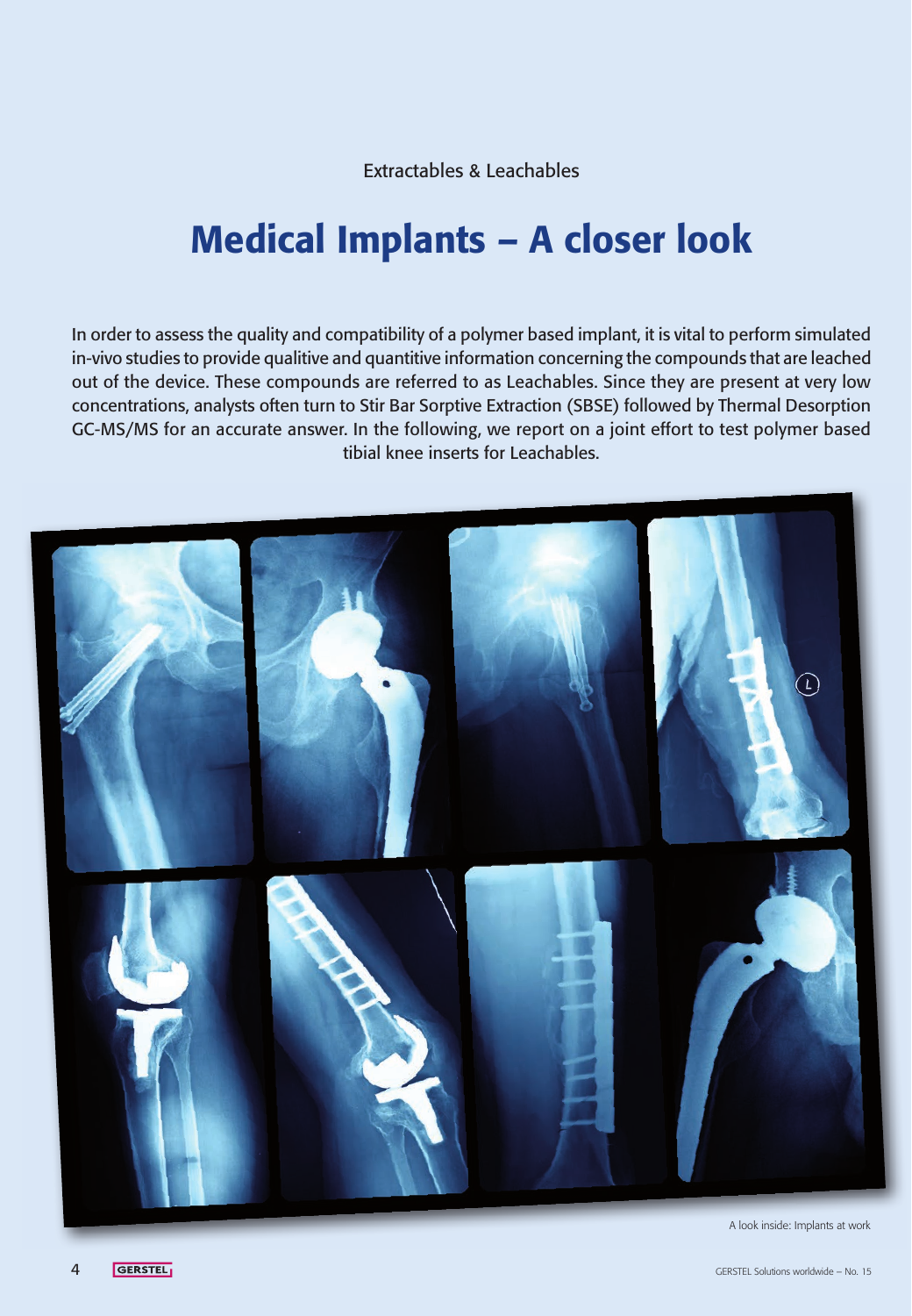PDMS or EG-Silicone Coating



The patented GERSTEL Twister® serves as extraction medium based on the Stir Bar Sorptive Extraction (SBSE) technique. The Twister is coated with a relatively large volume of sorbent, either polydimethylsiloxane (PDMS), mainly for non-polar compounds, or Ethyleneglycol silicone (EG Silicone Twister), which provides enhanced extraction of various polar compounds in addition to non-polar compounds. Analyte extraction is performed while the Twister stirs the sample or, in the case of the Twicester, with one Twister immersed in the sample, but held in place on the vial wall, while another Twister stirs the sample.

During this process, the mechanical properties of the polymer are improved, but free radicals are formed, which can attack the material and negatively impact its chemical and mechanical long term stability. To prevent oxidation processes in the material and improve product stability, an antioxidant is added, such as pentaerythritol tetra-

**Irmal Dese** 

Pharmaceutical products in general should serve to maintain the health of the patient. Under no circumstances should they endanger or adversely impact the patient's health. Manufacturers are required to perform extensive testing on pharmaceutical products, including the packaging used, over an extended period during the development phase and regularly once it has been approved and is in production. If unallowed Leachables from the packaging are found, or if they are found in too high concentrations in the product, it will not be approved, for example, by the US FDA, which means it cannot be sold in the US.

In simulated "worst case" scenarios, Extractables studies are performed on complete, undamaged packaging and the extracted chemical compounds determined. The packaging is exposed to solvents of different polarities at elevated temperature to extract a wide range of compounds. Those compounds identified as potentially hazardous that could leach into the product are then studied further in formalized Leachables studies based on the actual product using validated methods [1].

#### Implants must be safe as well

Implants are generally made of both metal and polymer materials and they must be analyzed for the presence of contaminants. Further, it should be studied whether additional contaminants could be formed while the product is inside the patient (*in vivo*), endangering the health of the patient. Up until now, manufacturers of medical implants have not had an easy way to perform such analyses on medical device implants. However, since implants remain inside the body for an extended period of time in direct contact with body fluids, these analyses are even more important. Leached contaminants from implants can gain direct access to the patient's blood, unlike most pharmaceu-

ticals, which are ingested orally and have to go through the digestive tract. Unlike the situation for pharmaceutical

GERSTEL Solutions worldwide – No. 15

products, until now there are no legally binding regulations for implants and prosthetics, or indeed any standardized methods for performing Extractables or Leachables studies according to Gyorgy Vas. For this reason, the researcher who works for the US based company Intertek, followed regulations for performing E&L studies on pharmaceutical packaging when describing the leaching properties of implants. They further ad-

hered to guidelines of the "Product Quality Research Institute" (PQRI), a US non-profit organization, which recommends a Maximum dose for genotoxic or carcinogenic leachables of 150 ng/day [2].

#### Not identical but comparable

In its guidelines, the PQRI refers to results obtained from testing of inhaler products. As Gyorgy Vas and his colleagues report in their article in *Journal of Pharmaceutical and Biomedical Analysis* [3], they based their studies on the PQRI guidelines, which represent a more "conservative" approach in the sense of erring on the side of caution in order to ensure the greatest possible safety for the patient. The researchers report how they determined leachable compounds in medical implants, in this case tibial knee inserts, based on Stir Bar Sorptive Extraction (SBSE) followed by GC/MS analysis. The goal of their study was to develop a systematic procedure, by which antioxidant-related leachables can be determined accurately. These are formed in knee implants during sterilization with gamma radiation.

# Of Additives and Guidelines

The tibial knee inserts that were investigated by Vas et al. are produced from ultra-high molecular weight polyethylene (UHMWPE). After the molding process, these are cross-linked and sterilized using a very high dose of gamma radiation.

Twisters are desorbed in the Thermal Desorption Unit (TDU) shown in this picture or in the Thermal Desorption System (TDS). The process is automated.